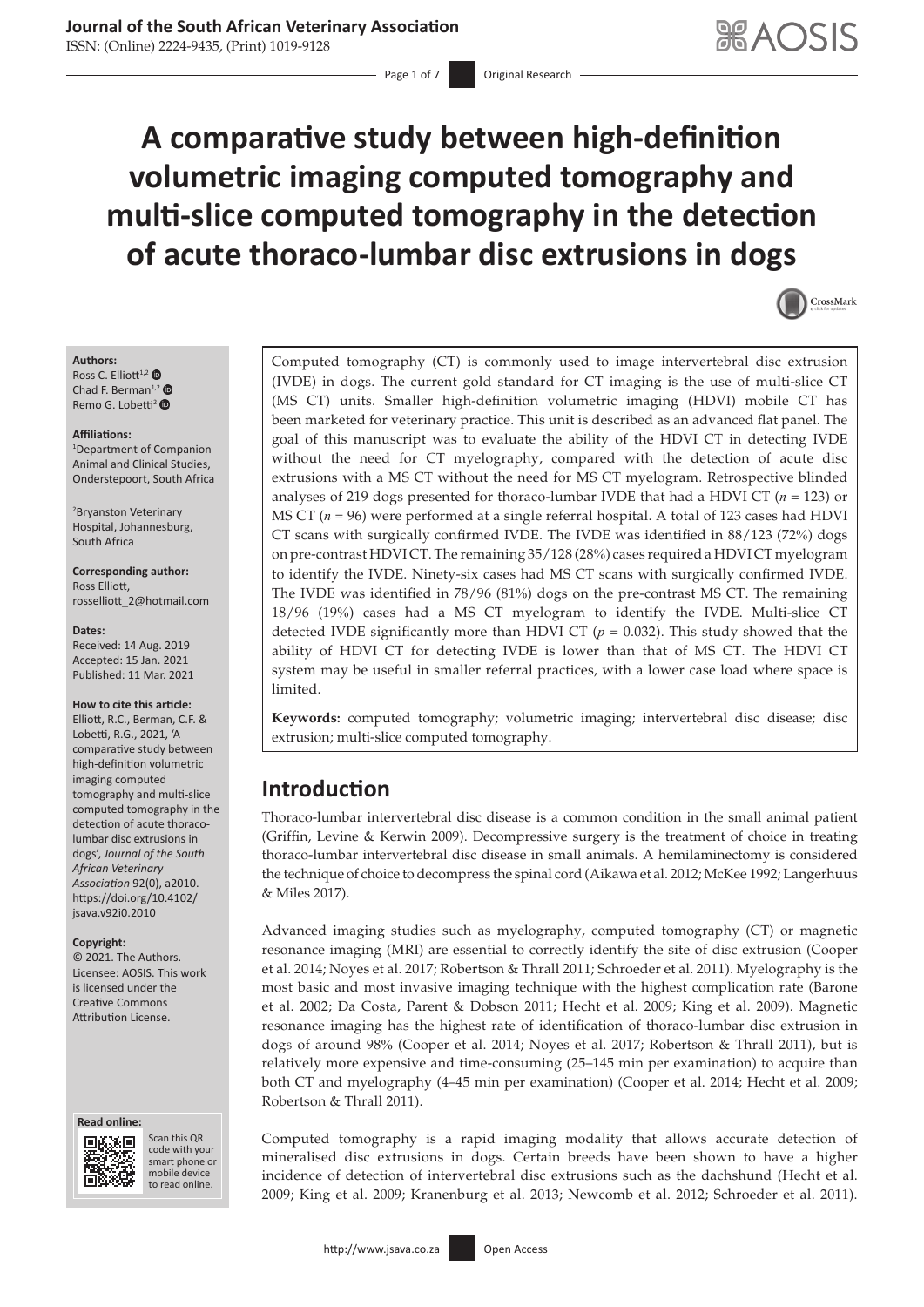Detection rates of an acute disc extrusion using multi-slice (MS) CT are reported to be 88%, with markedly shorter scan times when compared with MRI (Cooper et al. 2014). A negative pre-contrast MS CT requires an additional MS CT myelogram or ideally an MRI, if there is a strong suspicion of a disc extrusion. A CT myelogram has similar complications to a radiographic myelogram (Hecht et al. 2009; Newcomb et al. 2012; Robertson & Thrall 2011).

Recently a high-definition volumetric imaging (HDVI) CT system was marketed for use in small animal veterinary practice; it was introduced to the South African veterinary industry in 2015 (Vimago, <www.epicaanimalhealth.com>). The unit is marketed as a mobile, smaller unit (230 centimetres  $[cm] \times 150$  cm footprint), lower operating costs, plug in and use to a single phase 220 volts (V) connection and lighter (600 kilograms [kg]) when compared with conventional MS CT units. The cost of the HDVI CT unit is similar to a conventional 16 slice CT unit, however, the set up, installation costs and infrastructure requirements are much less. The room housing the HDVI CT unit still requires radiation safety protocols as for MS CT.

High-definition volumetric imaging is a modification of an older cone beam CT (CBCT) technology. High definition imaging is defined as using advanced flat panel CT technology. It entails a cone shaped source of ionising radiation directed through the middle of the area of interest to an x-ray detector both of which are in a fixed position in the gantry (Scarfe & Farman 2008). During the rotation of the machine within the gantry, multiple (approximately 150 to more than 600) sequential planar projection images of the field of view are acquired in a complete, or partial, arc. Highdefinition volumetric imaging CT exposure incorporates the entire field of view, and only one rotational sequence of the gantry is necessary to acquire enough data for reconstruction (Scarfe & Farman 2008). These fields of view or stacks are available in two selectable options prior to scanning, a standard (265 millimetres  $[mm] \times 215$  mm) and a large  $(302 \, \text{mm} \times 249 \, \text{mm})$ .

The spatial resolution is suggested to be equivalent to MS (4–16 slice) CT because of the decreased size of the voxels utilised. However, the speed of acquisition is markedly slower. Spatial resolution could be lost because of motion blur and negate the potential advantages (Scarfe & Farman 2008).

The capabilities of HDVI CT are unknown in small animal veterinary practice. However, the imaging ability of the HDVI CT unit needs to be determined as the cost of the unit itself is similar to a MS CT unit.

The aim of the study was to compare the ability of HDVI CT and MS CT imaging to detect acute thoraco-lumbar intervertebral disc extrusion in dogs. The ability of both HDVI CT and MS CT was determined by confirmation of the identification of site and side of disc extrusion at the time of decompressive surgery. It was hypothesised that the

identification of acute disc extrusion in pre-contrast HDVI CT would be significantly lower in detection of intervertebral disc extrusion in the dog when compared with MS CT.

# **Materials and methods Inclusion criteria**

The records of Bryanston Veterinary Hospital were searched from 01 June 2017 to 01 June 2018 and from 01 November 2019 to 01 August 2020 for all files containing CT, disc extrusion, hemilaminectomy and spinal surgery. These records were re-examined to only include canine patients with a myelopathy affecting spinal cord segment T3-S1. To be included in the study, the dog had to have had a HDVI CT or a MS CT scan and an acute intervertebral disc extrusion with the surgical site and side of the dog confirmed after decompressive hemilaminectomy.

All dogs that had visible mineralised opacity in the vertebral canal or extradural compression on myelography consistent with an acute intervertebral disc extrusion were selected for the study. Exclusion criteria were: MRI scan as the initial imaging modality; other spinal cord pathology (mass, fibrocartilaginous embolism, meningomyelitis, noncompressive disc extrusion); no visible mineralised disc material on the pre contrast HDVI CT\MS CT and no extradural compression on the HDVI CT/MS CT myelogram; a chronic disc protrusion and presence of more than one disc extrusion at the time of presentation.

#### **Examinations**

All dogs had a complete physical and neurological examination performed at the time of presentation. This isolated the pathology to the spinal segment T3-S1. A modified Frankel score was assigned to each patient to allow prognostication for the owner prior to proceeding with surgery (Levine et al. 2009). Patients older than 8 years of age had a full serum biochemistry and haematology performed. All patients in this study were determined to be clinically normal apart from the thoraco-lumbar disc disease.

#### **High-definition volumetric imaging computed tomography/multi-slice computed tomography technique**

Dogs were premedicated with diazepam (valium 0.2 milligrams [mg]/kg IV, Roche, South Africa) and morphine (morphine sulphate 0.5 mg/kg IV, Pharma-Q, South Africa). Induction was performed with propofol (Diprivan 1% 6.6 mg/kg IV, AstraZeneca Pharmaceuticals, South Africa). Dogs were then intubated and maintained on isoflurane (Isofor, Safeline Pharmaceuticals, South Africa). The dogs were placed in dorsal recumbency to allow as little movement from breathing as possible to affect the quality of the spinal imaging. All dogs had fluoroscopic positioning to ensure optimal alignment of the vertebral column prior to commencement of the HDVI CT scan, centring over the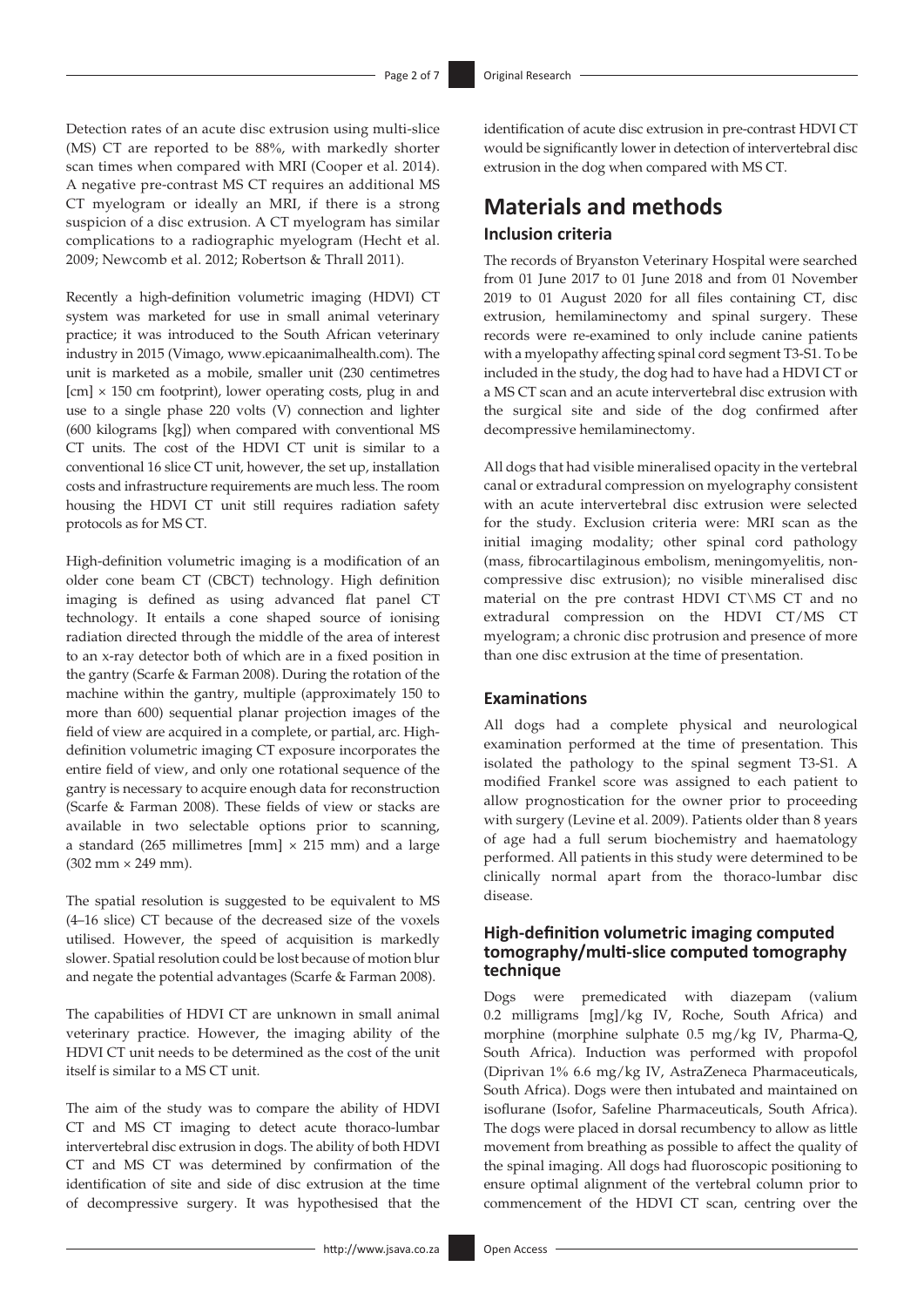thoraco-lumbar junction. This fluoroscopic positioning was performed in a ventro-dorsal plane and then in a laterolateral plane to ensure the field of view included the vertebral column. The time taken from placement of the patient on the HDVI CT table until the patient was taken to surgical preparation was recorded as scan time.

All HDVI CT scans were performed using a high-definition volumetric CT system (Figure 1). All dogs that had a HDVI CT scan performed were subjected to a single or double volume acquisition or 'stack'. Each volume acquisition took 30 s to perform a single rotation of the gantry. Images can be acquired at any angle and the gantry rotates a full 360-degrees. Images were reconstructed into axial slices of 300 micrometres (μm) and evaluated in 3-D reconstruction in all planes. The reconstruction took around 3 min.

In dogs that had a MS CT, all scans were performed using MS CT (GE Revolution ACT, General Electric Healthcare, USA). The time for the MS CT scans was recorded as stated here for HDVI CT scans.

The MS CT is a 16-slice CT unit whilst the HDVI CT is a fixed cone beam detector. A slice thickness of 1.25 mm with a 50% reconstruction increment to give a final slice thickness of 0.625 mm was used in the MS CT protocol. The slice thickness for the HDVI CT was 0.9 mm. Both the MS CT and



*Source*: Photograph taken by the authors on the day of installation, Bryanston Veterinary Hospital, Johannesburg.

**FIGURE 1:** The high-definition volumetric computed tomography unit on wheels in a spare theatre converted to an imaging suite. The gantry rotates around the patient represented by the imaging phantom in this image.

the HDVI CT had a pitch of 1. The MS CT scans were performed with 120 kilovoltage peak (kVp) and 30 milliampere (mA). The HDVI CT scans were performed with a 90 kVp and a 3 mA. The image matrix for the MS CT was 512 by 512 and for the HDVI CT 536 by 536. The maximum field of view for the MS CT was 25 cm, an average of 10.6 cm was used on most dogs. The field of view of the HDVI CT is fixed in the standard setting of  $18 \text{ cm} \times 18 \text{ cm}$ . The 3D reconstruction algorithm for the MS CT was a spine (W2000 L500) and soft tissue spine (W400 L40). The 3D reconstruction algorithm for the HDVI CT was bone (W1500 L500) and soft tissue (W350 L50). All scans were performed in a transverse plane, all scans were reconstructed to sagittal, coronal and transverse planes (Figures 2–4).

In dogs with a negative pre-contrast HDVI CT/MS CT, a myelogram was performed. The dog was placed in ventral recumbency a small area over the L4-S1 area was shaved and aseptically prepared. A 22 gauge spinal needle was placed into the sub-arachnoid space at L5-6. Placement was confirmed with injection of 0.3 millilitres (mL) of Iohexol (Omnipaque, 0.3 mL/kg, 140 mg/mL, GE Healthcare, USA); a fluoroscopic image was taken to confirm placement of the needle and the contrast. A further 2 mL of Iohexol was injected and a thoraco-lumbar HDVI CT myelogram was performed as for the pre-contrast scan. The time taken to perform the myelogram was included in the record of the HCVI and MS CT myelography time, which was added to the pre-contrast scan times to give a total scan time.

#### **Surgical procedure**

After the HDVI CT or HDVI CT myelogram, all dogs were clipped and aseptically prepared for surgery. All dogs had a standard described hemilaminectomy to provide access to the vertebral canal for decompression of the spinal cord (McKee 1992). The site of disc extrusion was confirmed by direct visualisation at the time of surgery.

#### **Data extraction**

The HDVI CT and MS CT images linked to the patients file were analysed by a specialist surgeon and an internal medicine resident (R.C.E. and C.F.B.) blinded to the name of the patient, the need for further imaging (HDVI CT/MS CT myelogram or MRI), surgical history or outcome of the decompressive surgery. Image interpretation was performed using Easy Image with images viewed in a spine window (W2000 L500) and soft tissue spine (W400 L40) for MS CT, and a bone window (W1500, L500) and a soft tissue window (W350, L50) for HDVI CT. Multiplanar reformatting and volume rendered techniques facilitated interpretation. All CT scans were examined by the authors (R.C.E. and C.F.B.) prior to surgery.

The determined disc space and side of disc extrusion were recorded on the HDVI CT and the MS CT. If this was not possible it was recorded as a negative detection and the file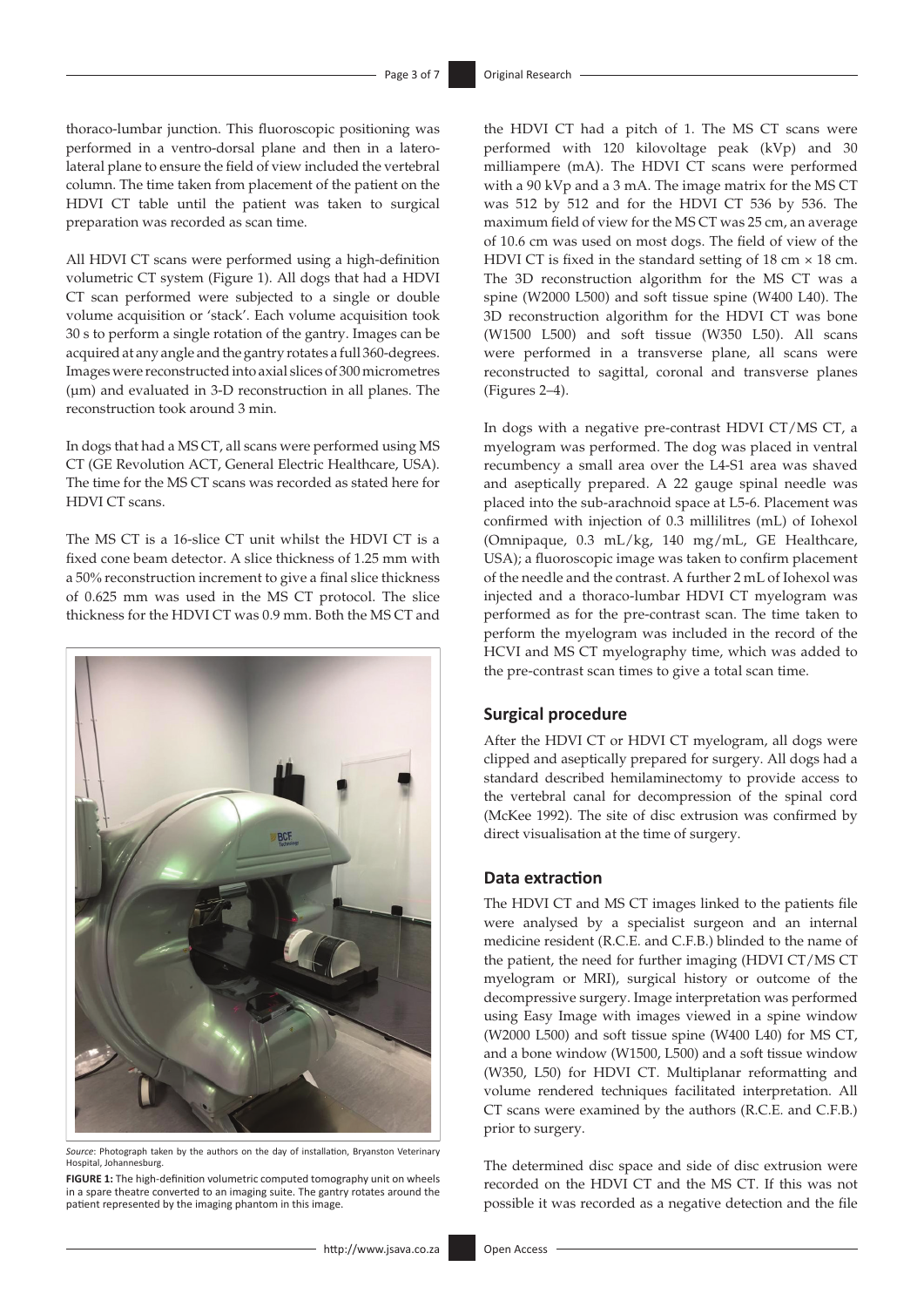

**FIGURE 2:** Comparative transverse images of an acute intervertebral disc extrusion at the 12th and 13th thoracic vertebrae in a (a) spine window (multi-slice computed tomography) (window width of 2000 and level of 500) and (b) bone window (high-definition volumetric computed tomography) (window width of 1500 and level of 500).



**FIGURE 3:** Comparative transverse images of an acute intervertebral disc extrusion at the 12th and 13th thoracic vertebrae between the soft tissue spine window (window width of 400 and level of 40) of a multi-slice computed tomography (a) and the high-definition volumetric computed tomography (b) soft tissue window (window width of 350 and level of 50).



**FIGURE 4:** This figure shows comparative sagittal images of an acute disc extrusion at the 12th and 13th thoracic vertebrae on multi-slice computed tomography. Spine window (window width of 2000 and level of 500) (a) and high-definition volumetric computed tomography (b) in a bone window (window width of 1500 and level of 500).

<u> 1989 - Johann Barn, mars ann an t-Amhain Aonaich an t-Aonaich an t-Aonaich ann an t-Aonaich ann an t-Aonaich</u>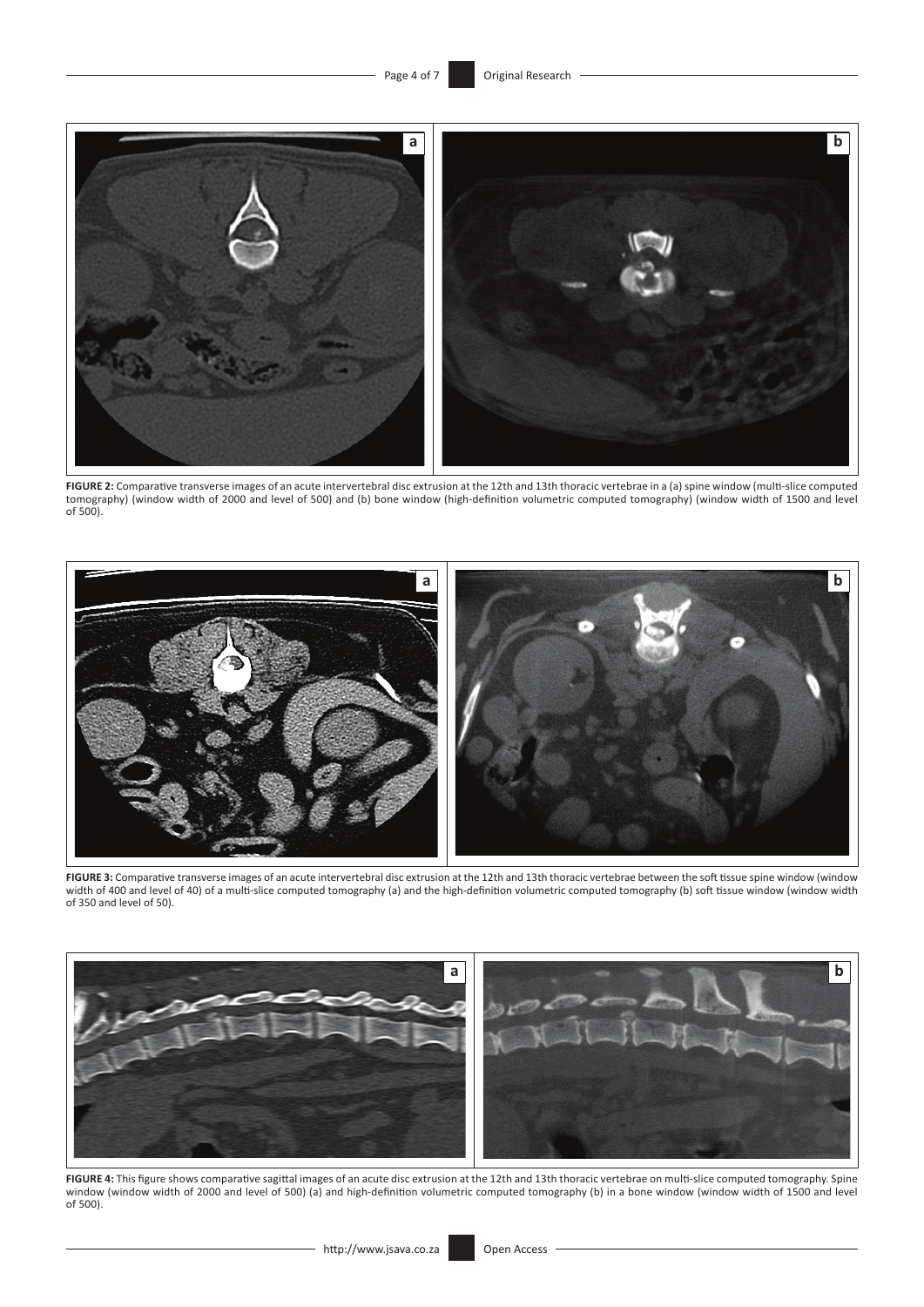was checked for a HDVI CT/MS CT myelogram. These data were then checked with the surgical report on file for that patient. The breed of dog, age of dog, disc space affected and side of disc extrusion were recorded.

The dogs were placed into two groups: group 1 dogs had an HDVI CT and group 2 dogs had a MS CT performed. Each of these two groups were then further spilt into dogs where the acute disc extrusion was detected on pre-contrast imaging and dogs where the acute disc extrusion required a myelogram to detect the site of acute disc extrusion (Table 1).

#### **Statistical analysis**

Using Prism 8 (GraphPad Software, USA), correlations between positive and negative diagnosis of acute IVDD using MS CT versus HDVI CT compared with surgical findings were determined by using Mann–Whitney and Wilcoxon test. Correlations between the time taken for a MS CT, MS CT myelogram, HDVI CT and a HDVI CT myelogram were determined by using Mann–Whitney and Wilcoxon test. Values of  $p < 0.05$  were considered significant.

#### **Ethical considerations**

Ethical clearance was not needed for the study. All work was carried out for clinical cases treated with the current standard of care recommended in veterinary medicine. All data were gathered from clinical cases treated at the Bryanston Veterinary Hospital.

### **Results**

A wide range of breeds was presented in this study for suspected thoraco-lumbar intervertebral disc extrusion with the two most common breeds being the dachshund followed by the pekingese (Table 1).

In total, 123 dogs had HDVI CT scans performed. The intervertebral disc material was identified on pre-contrast HDVI CT in 88/123 (72%) dogs. All the remaining 35/123 (28%) dogs had a HDVI CT myelogram.

In total, 96 dogs had MS CT scans. The intervertebral disc material was identified in the pre-contrast MS CT in 78/96 (81%) dogs. All of the remaining 18/96 (19%) dogs had a MS CT myelogram performed.

When comparing the MS CT with the HDVI CT across all dogs in the study, the MS CT detected acute disc material in a significantly higher number of dogs than HDVI CT (*p* = 0.032).There was, however, no significant difference in the ability of HDVI CT versus MS CT in the identification of acute intervertebral disc extrusion in dachshunds and pekingese. In the dachshund, HDVI CT detected 64/78 (82%) of acute intervertebral disc extrusions and the MS CT detected 53/59 (89%) of acute intervertebral disc extrusions. In the pekingese, HDVI CT detected 12/21 (57%) acute intervertebral disc extrusions and MS CT detected 15/24 (63%) acute intervertebral disc extrusions. However, in another breed of dogs, there was a statistically significant difference (*p* < 0.012) between HDVI CT and MS CT where HDVI detected 12/24 (50%) of acute intervertebral disc extrusions and the MS CT detected 10/13 (77%) of acute intervertebral disc extrusions. The mean scan time for HDVI and MS CT were 12 min (range 8–17) and 5 min (range 4–12), respectively, with HDVI CT having a significantly increased scan time on average when compared with MS CT  $(p = 0.035)$ . The mean scan times for HDVI CT myelogram and MS CT myelography were 36 (range 22–55) and 31 min (range 14–56), respectively, with no significant difference between the myelography scan times.

# **Discussion**

High-definition volumetric imaging CT has recently been marketed to the veterinary field. The manufacturers state that it is comparable with MS CT technology. Our aim was to determine the number of acute intervertebral disc extrusions in dogs detected with HDVI CT confirmed by decompressive surgery. This was then compared with the number of acute disc extrusions in dogs detected by a newer MS CT unit at a single referral hospital. Given the fact HDVI CT has very little dedicated literature supporting its use in small animal practice, the ideal uses and limitations of HDVI CT are not known.

In this manuscript, the hypothesis was supported in the sense that across all breeds of dogs, pre-contrast HDVI CT detected acute intervertebral disc extrusions less often when compared with pre-contrast MS CT. Whilst the detection of acute intervertebral disc extrusion with pre-contrast HDVI CT was less than that of MS CT, it was still higher than the detection of acute intervertebral disc extrusion reported for plain film radiographs (Kirberger, Roos & Lubbe 1992).

In the dachshunds and pekingese, however, there was no significant difference between the detection of acute intervertebral disc extrusion with pre-contrast HDVI CT and MS CT. Given that these are the most common breeds presented for acute disc extrusion, the unit may be useful in a smaller referral practice with a lower case load looking to increase imaging capabilities without the infrastructure

**TABLE 1:** Detection of acute intervertebral disc extrusions in different breeds of dogs using high-definition volumetric computed tomography, high-definition volumetric computed tomography with myelography, multi-slice computed tomography and multi-slice computed tomography with myelography.

| <b>Breed</b> | <b>Acute disc HDVI CT</b> | Acute disc HDVI CT M | <b>Acute disc MS CT</b> | Acute disc MS CT M | <b>Total</b> |
|--------------|---------------------------|----------------------|-------------------------|--------------------|--------------|
| Dachshund    | 64                        |                      | 53                      |                    | 137          |
| Pekingese    |                           |                      |                         |                    | 45           |
| Other Breeds |                           |                      | 10                      |                    | 37           |
| Total        | 88                        |                      |                         | 18                 | 219          |

HDVI CT, high-definition volumetric computed tomography; MS CT, multi-slice computed tomography; M, myelography.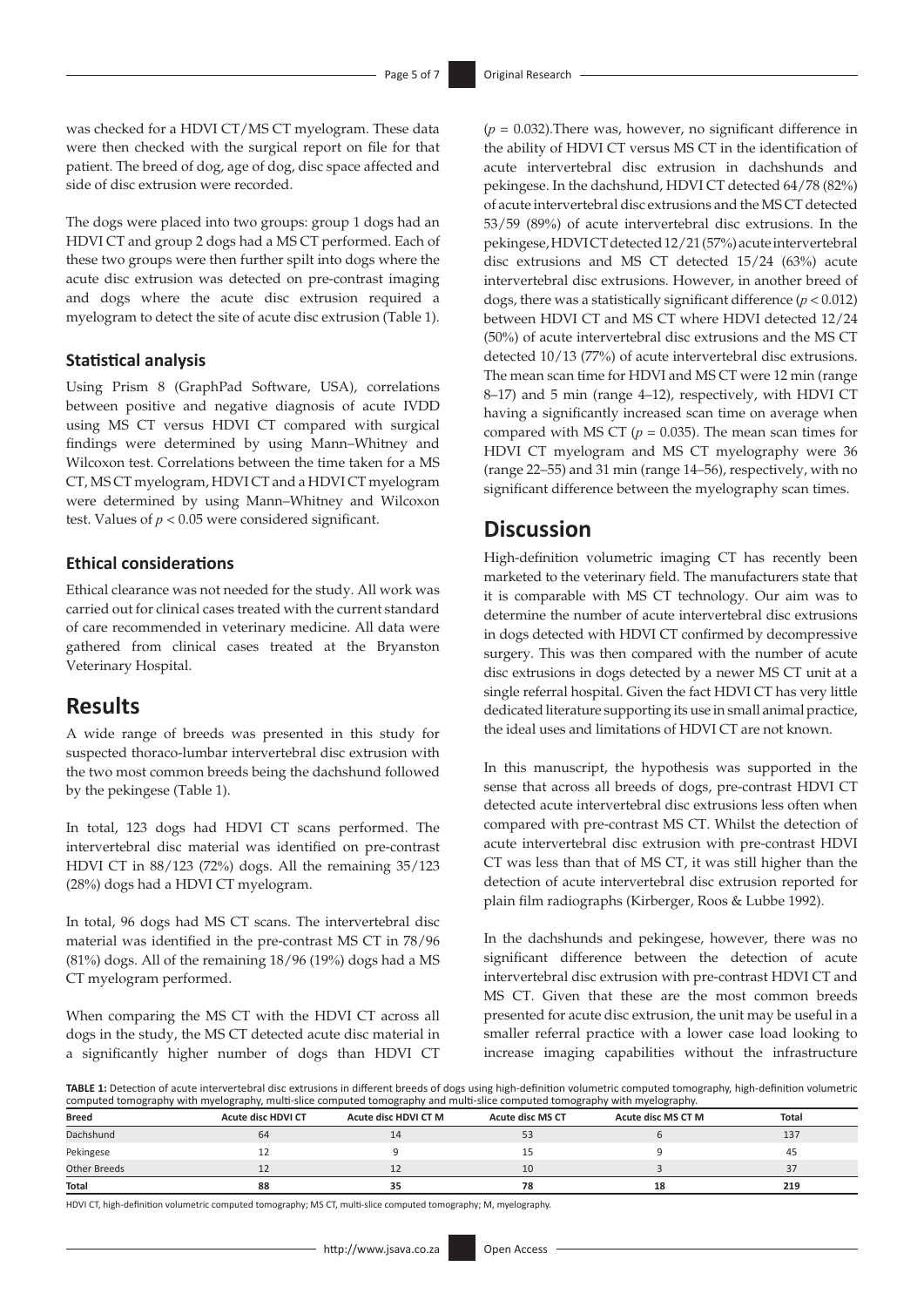upgrades required for a MS CT unit. However, HDVI CT detected acute intervertebral disc extrusion in other breeds of dogs in a lower percentage of cases than MS CT, thus limiting the versatility of the HDVI CT unit in such cases. The potential need for an invasive HDVI CT myelogram in a high number of dogs in this demographic of patients' needs to be weighed up against the potential benefits of mobility and size of the HDVI CT unit versus a MS CT unit.

Both CT modalities show a markedly shorter scanning time than any MRI unit reported in the literature (Robertson & Thrall 2011). In addition, MS CT pre-contrast scans were significantly shorter than HDVI CT scan times. This was because of the increased need for measuring and positioning of the dog and the increased time for stacked image acquisition with HDVI CT compared with the helical acquisition of MS CT. However, there was no significant difference in time between HDVI CT myelography and MS CT myelography. This was because of the fact that the myelogram process for HDVI CT and MS CT was similar in regard to needle placement and contrast injection. The effects of anaesthetic time on outcomes remains controversial with smaller studies saying that there is minimal effect on outcome whilst a recent study shows increased morbidity with an increased anaesthesia time (Bos et al. 2012; Bottcher et al. 2013; Davis & Brown 2002; Fenn et al. ; Moore, Early & Hettlich 2016).

The increased scan time of the HDVI CT is significantly longer than the MS CT unit and hence can be affected more by motion blur during image acquisition, necessitating scans to be done in dorsal recumbency to limit the effect of motion or respiration on the vertebral column.

# **Conclusion**

This study showed that the pre-contrast HDVI CT allows identification of the correct disc space and side of an acute intervertebral disc extrusion in 72% of the dogs without the need for HDVI CT myelography. This is significantly lower than the pre-contrast MS CT detection of acute intervertebral disc extrusion in dogs seen in this study of 81% without the need for MS CT myelography. This study supported the use of HDVI CT unit in smaller referral practices if the caseload is higher in chondrodystrophic breeds, given that the detection of pre-contrast HDVI CT was similar to pre-contrast MS CT for chondrodystrophic breeds.

#### **Limitations of this study**

One of the major limitations of this study was that a specialist surgeon and not a diagnostic imaging specialist performed the interpretation of the HDVI CT and MS CT scans. With the technology being new to the surgeon in the beginning there may have been a lack of experience/confidence in the modality, which may have decreased the ability to identify the correct disc space and side. This may have led to an increased frequency of performing a CT myelogram. Hopefully, the large number of cases comparable to other similar studies would negate this effect.

A second limitation was that the majority of our study population were dachshunds given the prevalence of acute intervertebral disc extrusions in this breed and the popularity of the breed in South Africa. This may have skewed the results of the study.

The final limitation is that no two dogs had both a HDVI CT and a MS CT performed to directly compare the modalities. The hope is that the high case numbers would minimise this effect.

# **Acknowledgements**

#### **Competing interests**

The authors declare that they have no financial or personal relationships that may have inappropriately influenced them in writing this research article.

### **Authors' contributions**

R.C.E., C.F.B. and R.G.L. contributed equally to this article.

#### **Funding information**

This research received no specific grant from any funding agency in the public, commercial or not-for-profit sectors.

#### **Data availability**

Data sharing is not applicable to this article as no new data were created or analysed in this study.

#### **Disclaimer**

The views and opinions expressed in this article are those of the authors and do not necessarily reflect the official policy or position of any affiliated agency of the authors.

# **References**

- Aikawa, T., Fujita, H., Kanazono, S., Shibata, M. & Yoshigae, Y., 2012, 'Long-term neurologic outcome of hemilaminectomy and disk fenestration for treatment of dogs with thoracolumbar intervertebral disk herniation: 831 cases (2000–2007)', *Journal of the American Veterinary Medical Association* 241(2), 1617–1626. <https://doi.org/10.2460/javma.241.12.1617>
- Barone, G., Ziemer, L.S., Shofer, F.S. & Steinberg, S.A., 2002, 'Risk factors associated with development of seizures after use of iohexol for myelography in dogs: 182 cases (1998)', Journal of the American Veterinary Medi
- Bos, A.S., Brisson, B.A., Nykamp, S.G., Poma, R. & Foster, R.A., 2012, 'Accuracy, intermethod agreement, and inter-reviewer agreement for use of magnetic resonance imaging and myelography in small-breed dogs with naturally [javma.240.8.969](https://doi.org/10.2460/javma.240.8.969)
- Bottcher, P., Bottcher, I.C., Truar, K., Ludewig, E., Oechtering, G. & Flegel, T., 2013, 'Effect of ventral slot procedure on spinal cord compression in dogs with single static intervertebral disc disease: Preliminary findings while evaluating a<br>semiquantitative computed tomographic myelographic score of spinal cord<br>compression', *Veterinary Surgery 4*2(4), 383–391. https://doi.org/10.1111 compression', Veterinary<br>[j.1532-950X.2012.01067.x](https://doi.org/10.1111/j.1532-950X.2012.01067.x)
- Cooper, J.J., Young, B.D., Griffin, J.F.T., Fosgate, G.T. & Levine, J.M., 2014, 'Comparison between noncontrast computed tomography and magnetic resonance imaging for detection and characterization of thoracolumbar myelopathy caused by intervertebral disk herniation in dogs', *Veterinary Radiology & Ultrasound* 55(2), 182–189. <https://doi.org/10.1111/vru.12114>
- Da Costa, R.C., Parent, J.M. & Dobson, H., 2011, 'Incidence of and risk factors for<br>seizures after myelography performed with iohexol in dogs: 503 cases<br>(2002–2004)', Journal of the American Veterinary Medical Association